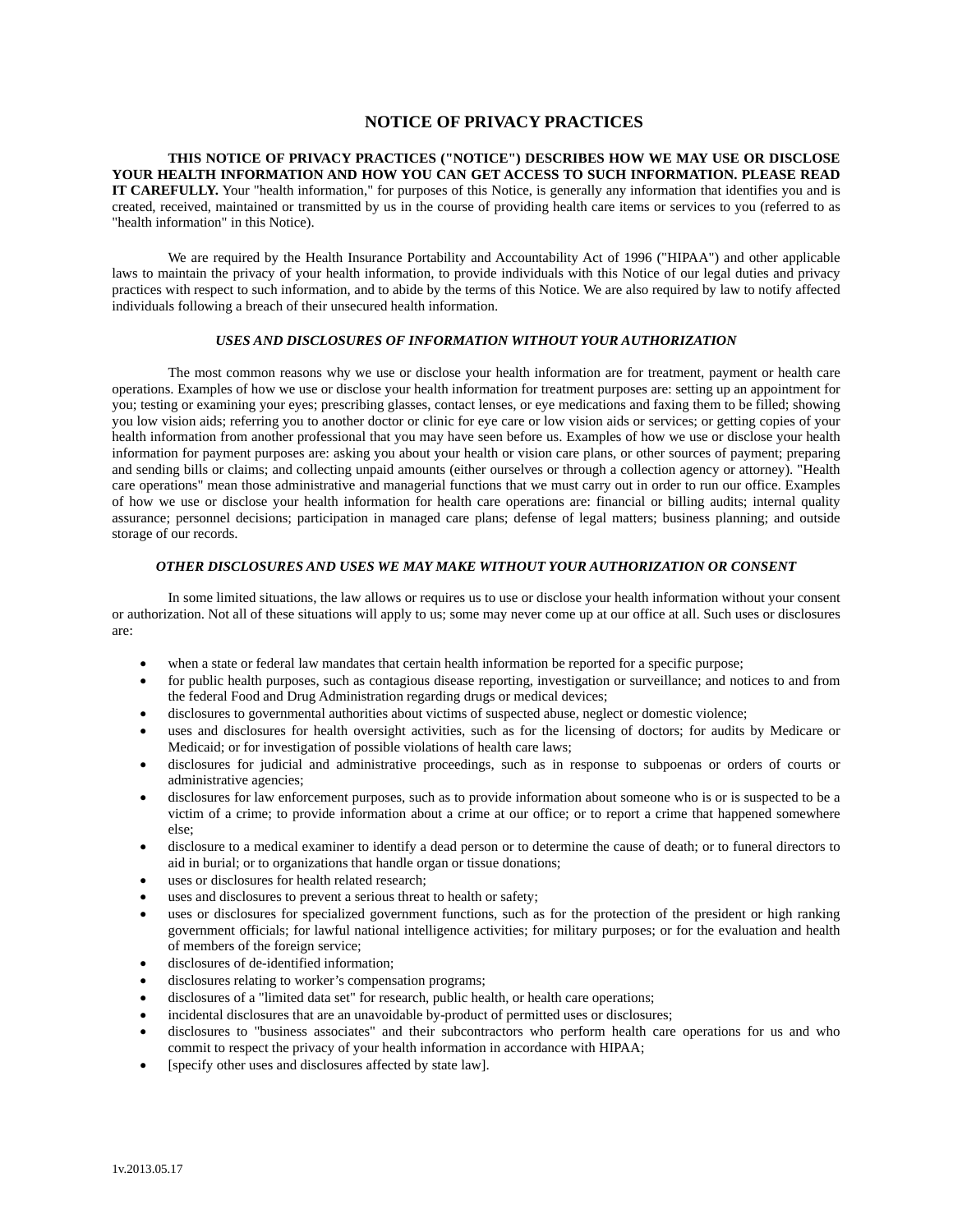Unless you object, we will also share relevant information about your care with any of your personal representatives who are helping you with your eye care. Upon your death, we may disclose to your family members or to other persons who were involved in your care or payment for heath care prior to your death (such as your personal representative) health information relevant to their involvement in your care unless doing so is inconsistent with your preferences as expressed to us prior to your death.

### *SPECIFIC USES AND DISCLOSURES OF INFORMATION REQUIRING YOUR AUTHORIZATION*

The following are some specific uses and disclosures we may not make of your health information **without** your authorization:

**Marketing activities.** We must obtain your authorization prior to using or disclosing any of your health information for marketing purposes unless such marketing communications take the form of face-to-face communications we may make with individuals or promotional gifts of nominal value that we may provide. If such marketing involves financial payment to us from a third party your authorization must also include consent to such payment.

Sale of health information. We do not currently sell or plan to sell your health information and we must seek your authorization prior to doing so.

**Psychotherapy notes.** Although we do not create or maintain psychotherapy notes on our patients, we are required to notify you that we generally must obtain your authorization prior to using or disclosing any such notes.

## *YOUR RIGHTS TO PROVIDE AN AUTHORIZATION FOR OTHER USES AND DISCLOSURES*

- Other uses and disclosures of your health information that are not described in this Notice will be made only with your written authorization.
- You may give us written authorization permitting us to use your health information or to disclose it to anyone for any purpose.
- We will obtain your written authorization for uses and disclosures of your health information that are not identified in this Notice or are not otherwise permitted by applicable law.
- We must agree to your request to restrict disclosure of your health information to a health plan if the disclosure is for the purpose of carrying out payment or health care operations and is not otherwise required by law and such information pertains solely to a health care item or service for which you have paid in full (or for which another person other than the health plan has paid in full on your behalf).

Any authorization you provide to us regarding the use and disclosure of your health information may be revoked by you in writing at any time. After you revoke your authorization, we will no longer use or disclose your health information for the reasons described in the authorization. However, we are generally unable to retract any disclosures that we may have already made with your authorization. We may also be required to disclose health information as necessary for purposes of payment for services received by you prior to the date you revoked your authorization.

### *YOUR INDIVIDUAL RIGHTS*

You have many rights concerning the confidentiality of your health information. You have the right:

 **To request restrictions on the health information we may use and disclose for treatment, payment and**  health care operations. We are not required to agree to these requests. To request restrictions, please send a written request to us at the address below.

 **To receive confidential communications of health information about you in any manner other than described in our authorization request form**. You must make such requests in writing to the address below. However, we reserve the right to determine if we will be able to continue your treatment under such restrictive authorizations.

 **To inspect or copy your health information.** You must make such requests in writing to the address below. If you request a copy of your health information we may charge you a fee for the cost of copying, mailing or other supplies. In certain circumstances we may deny your request to inspect or copy your health information, subject to applicable law.